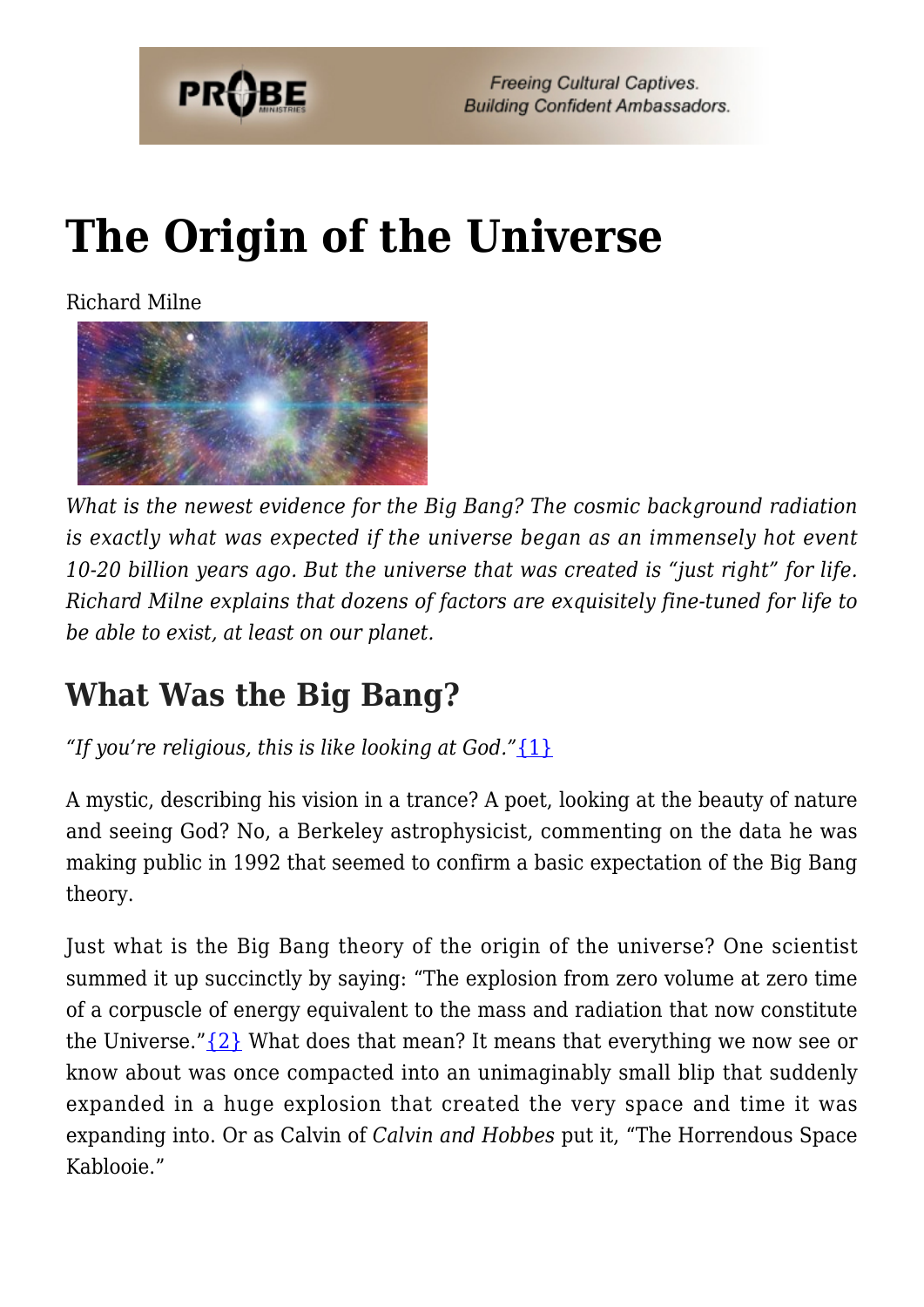

The Big Bang has become as much a part of our common science knowledge as dinosaurs, something we speak about with the same sense of familiarity we talk about atoms. But, like atoms, how much do we really know about this wondrous explosion of everything?

In this essay we'll talk about what scientists mean by the Big Bang theory, why it's often in the news, why some scientists oppose it, what it tells us about our home the universe, and what we as Christians can learn from all of this.

Science is often seen as attacking the God of the Bible, but in this case scientific discoveries seem to be revealing God's work. The Bible begins with the statement that God created the heavens and the earth, leaving no doubt that all we see had a beginning and had a Creator.

But by the 1700s many people accepted an earlier theory that Immanuel Kant made more popular. The theory held that the universe is an infinite expanse with no beginning and no end. This fit the philosophy of the time, as people did not want to think that they might have to face judgment by a God who had the power to both begin and end the universe.

In the roaring twenties, Edwin Hubble had begun to investigate mysterious masses of stars called nebulae. Some thought we were all part of one giant galaxy; others thought there might be a whole world of galaxies outside our own. Hubble was able to show that there are many galaxies besides our own. In 1929 he announced we were in a huge universe, so big it would take light billions of years to travel across it. Not only was it immense, but every part was moving away from every other part at incredible speeds, some receding at 100 million miles an hour!

Priests do not enter into this story very often, but in the late 20s and early 30s a Belgian priest and mathematics teacher by the name of Georges Lemaître (who was fond of saying "There is no conflict between science and religion") first constructed and then published a theory that changed the course of cosmology in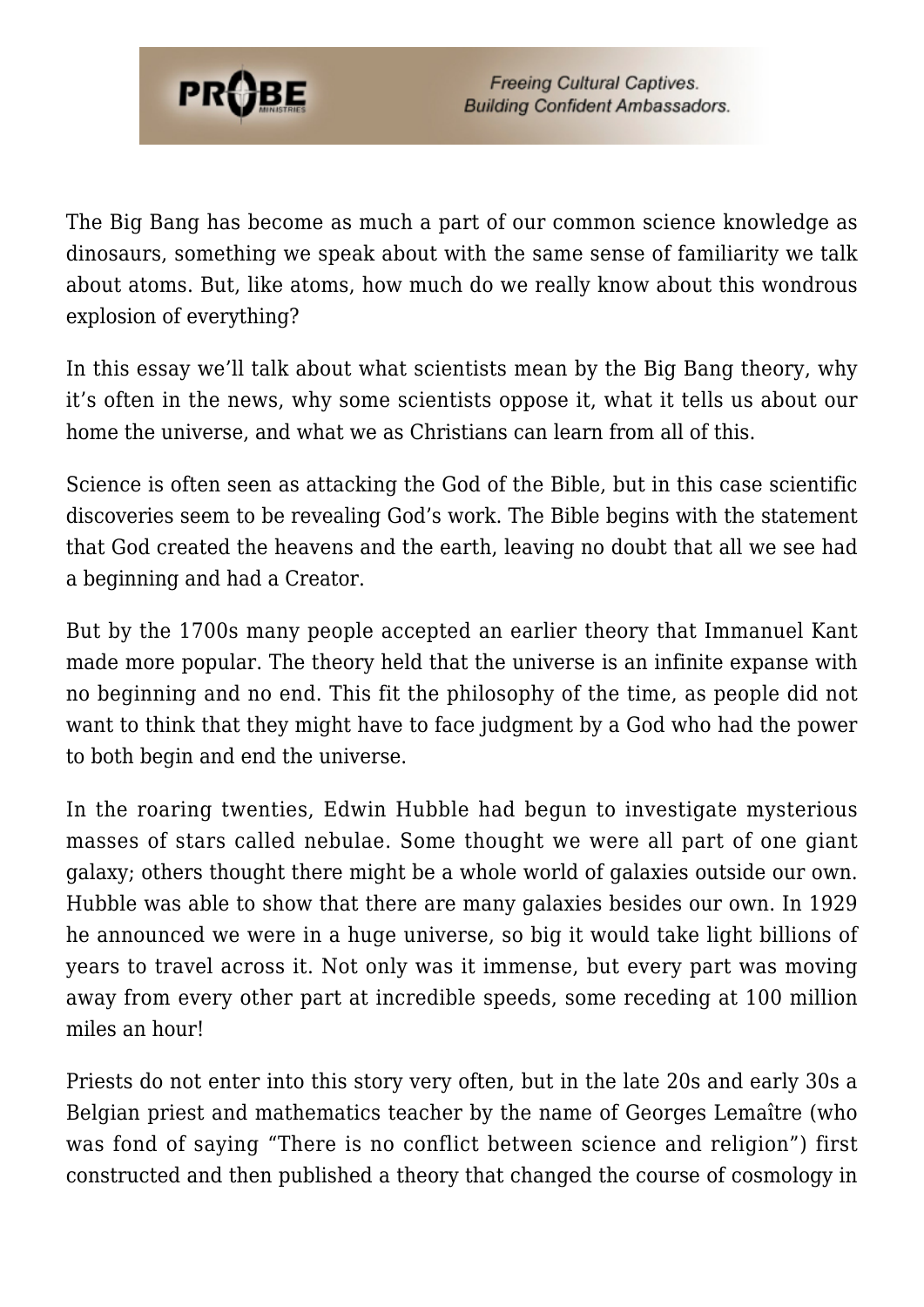

the twentieth century. Taking Hubble's observation that the galaxies were rapidly receding from one another, he ran the theory backwards to a time when all the matter in the universe was very close together. He called this the "primordial atom" and imagined a beginning when the whole universe exploded like "fireworks of unimaginable beauty" with a "big noise." $\{3\}$  Thus was born the Big Bang theory.

### **Why Is Everybody Excited?**

Geffory Burbidge has been complaining recently that his colleagues in astronomy have been all too quick to join "the First Church of Christ of the Big Bang." And what is causing this big rush? Findings from the Hubble Space telescope and the COBE (Cosmic Background Explorer) satellite that are confirming the Big Bang theory in unprecedented detail.

When the Big Bang was originally formulated about sixty years ago, not much thought was given to the conditions of the universe at the very beginning. But by the early 60s some scientists had realized that such an incredibly hot origin might have left slight traces behind. There might still be a whisper of the beginning of everything. This whisper would be a very small remnant of the heat of that first fiery instant.

In 1965 two Bell scientists announced they had indeed found such a remnant, a cosmic background radiation. This radiation, the signature of the heat of a long ago creation, was very close to what several theorists had rather off-handily predicted some years before. Their paper had gone unnoticed because there was at that time no way to measure such a small signal, but when Arno Penzias and Robert Wilson, of Bell Laboratories, published their short article, it was quickly seen as confirmation of the Big Bang, and they received the Nobel Prize in 1978.

Then, in 1989, the United States launched the COBE satellite to look for details of the cosmic background radiation. The first evidence looked promising, but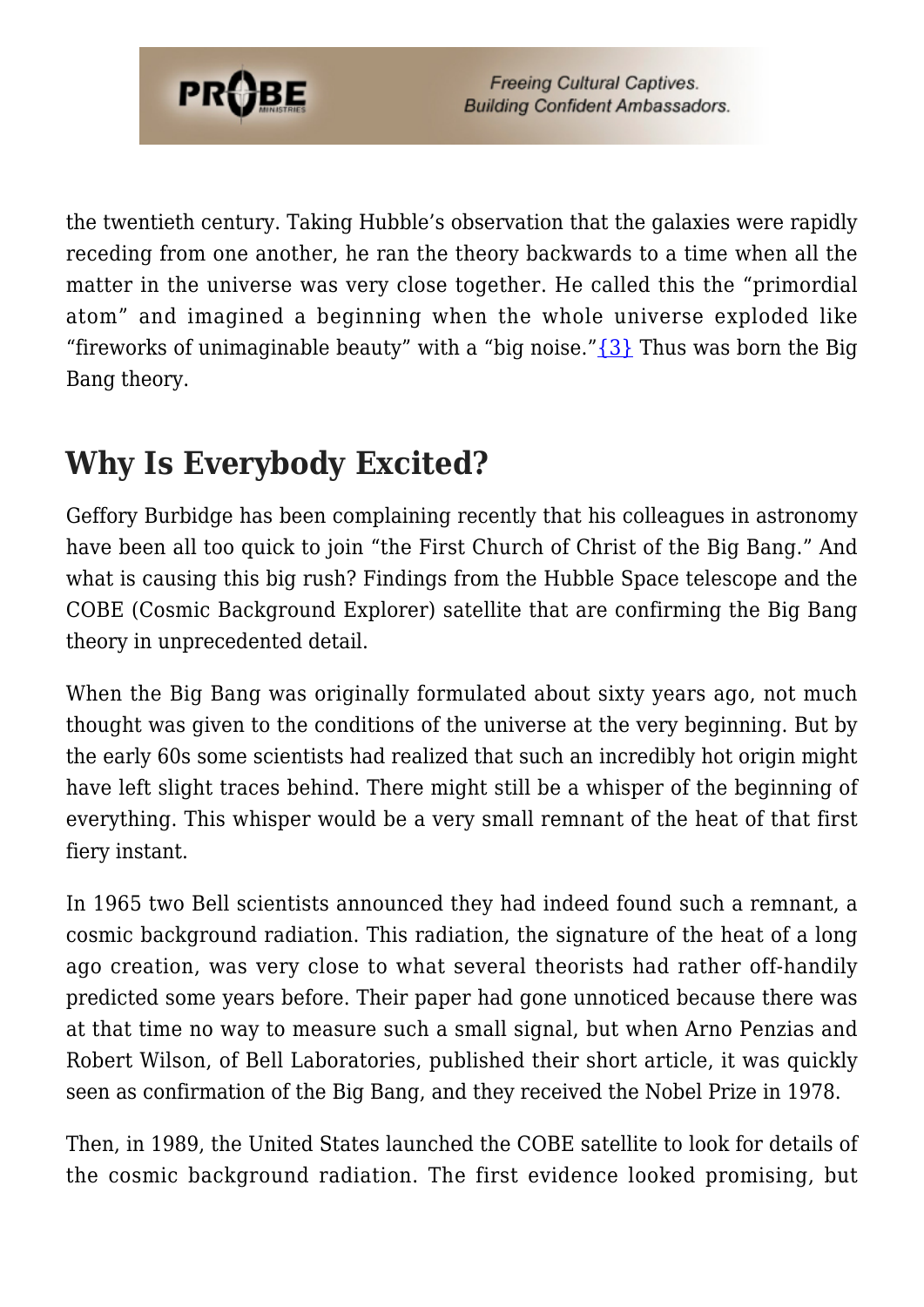

showed a background radiation so smooth that it was hard to understand how any cosmic structures like stars or galaxies could have formed. Unless there were some differences in the initial temperature of space, there would have been no reason for matter to cluster and form stars.

Then, in a dramatic press conference in 1992, George Smoot and others announced that they had found ripples of temperature differences in the radiation data. Even Stephen Hawking, the wheelchair-bound English astrophysicist, proclaimed, "It is the discovery of the century, if not of all time." $\{4\}$  Every major newspaper in the world carried stories about the "echoes of creation." And many assumed that the Big Bang was proved.

But even as many scientists exulted in the new data, new questions also began to arise, but they were not questions about whether the Big Bang happened, but about how it progressed. For most scientists, the Big Bang theory is not "in trouble" as is sometimes reported. What is in question is how this sea of energy that was there in the first moments of the Big Bang was transformed into the myriad of galaxies, clusters, quasars, and other astronomical oddities.

Science, by its very nature, attempts to find the best explanation for observed phenomena. But the Big Bang has drawn an impenetrable curtain across the stage of history. For some this is a frustration: "This view of the origin of the universe is thoroughly unsatisfactory . . . . [because] the origin of the Big Bang itself is not susceptible to discussion," fumes the editor of *Nature*.[{5}](#page-8-4) But for others, the very impossibility of going behind the creation points to God in a powerful way. "For since the creation of the world His invisible attributes, His eternal power and divine nature, have been clearly seen, being understood through what has been made, so that they are without excuse" (Rom. 1:20).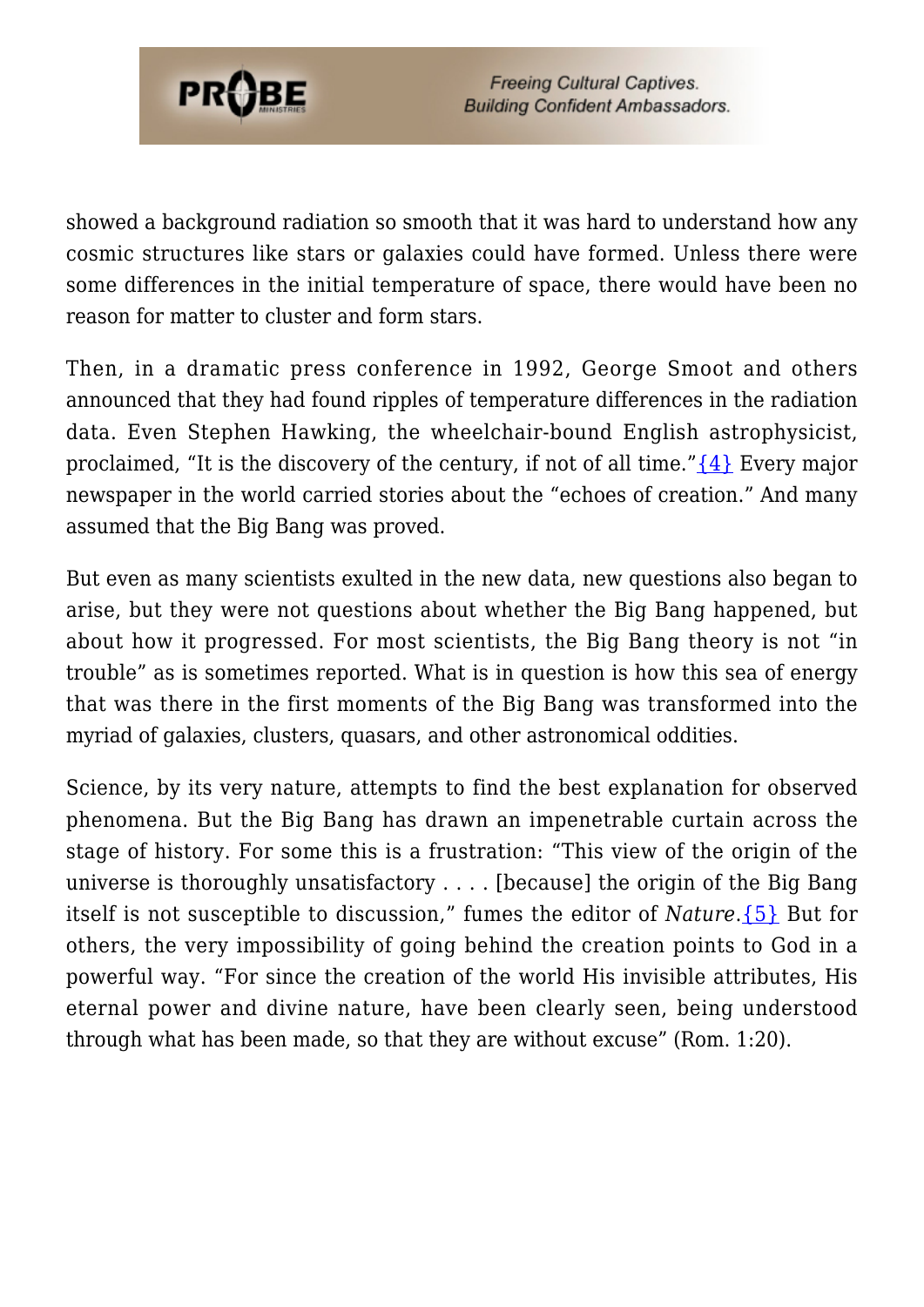

**Freeing Cultural Captives. Building Confident Ambassadors.** 

#### **"Big Bang Theory Collapses"**

The banner headline in *Nature* magazine read "Down with the Big Bang." [{6}](#page-8-5) Sounding more like a 60s chant about the Establishment, the editorial was, however, very serious. And *Nature* magazine is perhaps the most respected science publication in the world. Why was the editor so exercised about the leading cosmological theory? Because it was "philosophically unacceptable." "The origin of the Big Bang is not susceptible to discussion," fumed John Maddox. And besides that "Creationists . . . have ample justification in the doctrine of the Big Bang." So, for Maddox, a scientific theory that is only rivaled in acceptance by evolution is "thoroughly unsatisfactory" because 1) it says that scientists cannot know everything, and 2) the theory might encourage belief in a creator. But materialists like Maddox are not alone.

"Big Bang Theory Collapses" shouted the title of an article written in a creationist journal. It went on to make such remarks as "The Big Bang theory has received one body blow after another" and "A cruel fate has befallen the grandest theory of all." They reported the "death knell of the cold-dark-matter theory" as if this were the main theory cosmologists had developed. Remarks suggesting results from the COBE satellite "should really make them wish they had gone into some other field" came across as very unprofessional. The description of scientists as "smug in their assurance" about the cosmic background radiation seemed more descriptive of this article itself than the theory it was attempting to criticize.  $\{7\}$ 

Young earth creationists find the Big Bang theory a failure primarily because it does not fit an interpretation of Genesis 1 that requires the universe be created less than 50,000 years ago. But what are the scientific problems with the Big Bang?

One continuing problem surrounding theories of the origin of the universe has been "How much matter is there in the universe?" It is generally agreed that there is indirect evidence of far more matter in the universe than we have been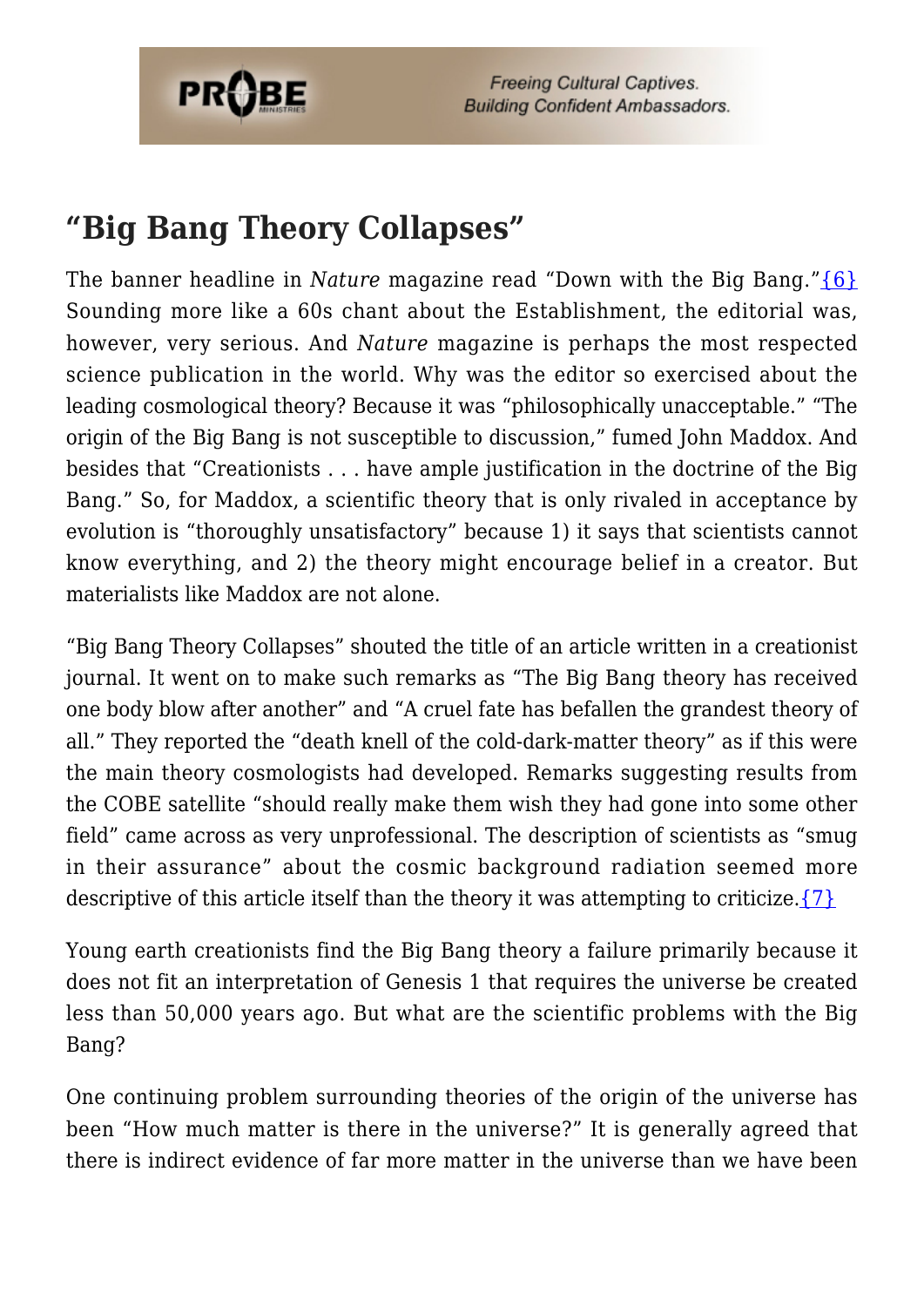

able to detect. But what form is this matter in? This so-called "missing mass" may, by some estimates, make up 90% of all the matter in the universe. But where is it? Several theories attempt to answer this question, but at the moment, there are not many ways to test competing theories.

Another continuing problem is finding out what caused the clumpiness of the universe? When we look out into the sea of galaxies that surrounds our own, we find that the swirling pools of stars are not evenly distributed in space but rather segregated into "walls" separated by "voids." It is not yet known what accounts for this foam-like structure, but any theory of galaxy formation needs to provide an answer.

So, while the Big Bang certainly has difficulties, and may be replaced some day, it has also been the basis for many correct predictions about the structure of the universe. Like any scientific theory, the Big Bang is not a static idea but a theory that is always open to new information that may change its basic form, or lead to its rejection, or merely confirm that it is indeed correct. But, especially for Christians, it's ironic that while most scientists have been searching for a naturalistic answer for the origin of the universe, they have instead, ended up with a theory that points strongly to a Creator.

## **A "Just Right" Universe**

Imagine piles of dimes stacked on all of North America as high as the moon. More than you could possibly ever count. Then imagine a billion other continents covered over with more dimes. Now, somewhere in those billion piles, hide one red dime. What are the chances of taking a blind-folded person out into these piles and having them pick up the one red dime on the first try. Not likely? Well, the odds of the universe just happening to have the correct number of protons and electrons is the same as the odds for getting the red dime the first time. And if the universe did not have just the right ratio of these particles, galaxies, stars,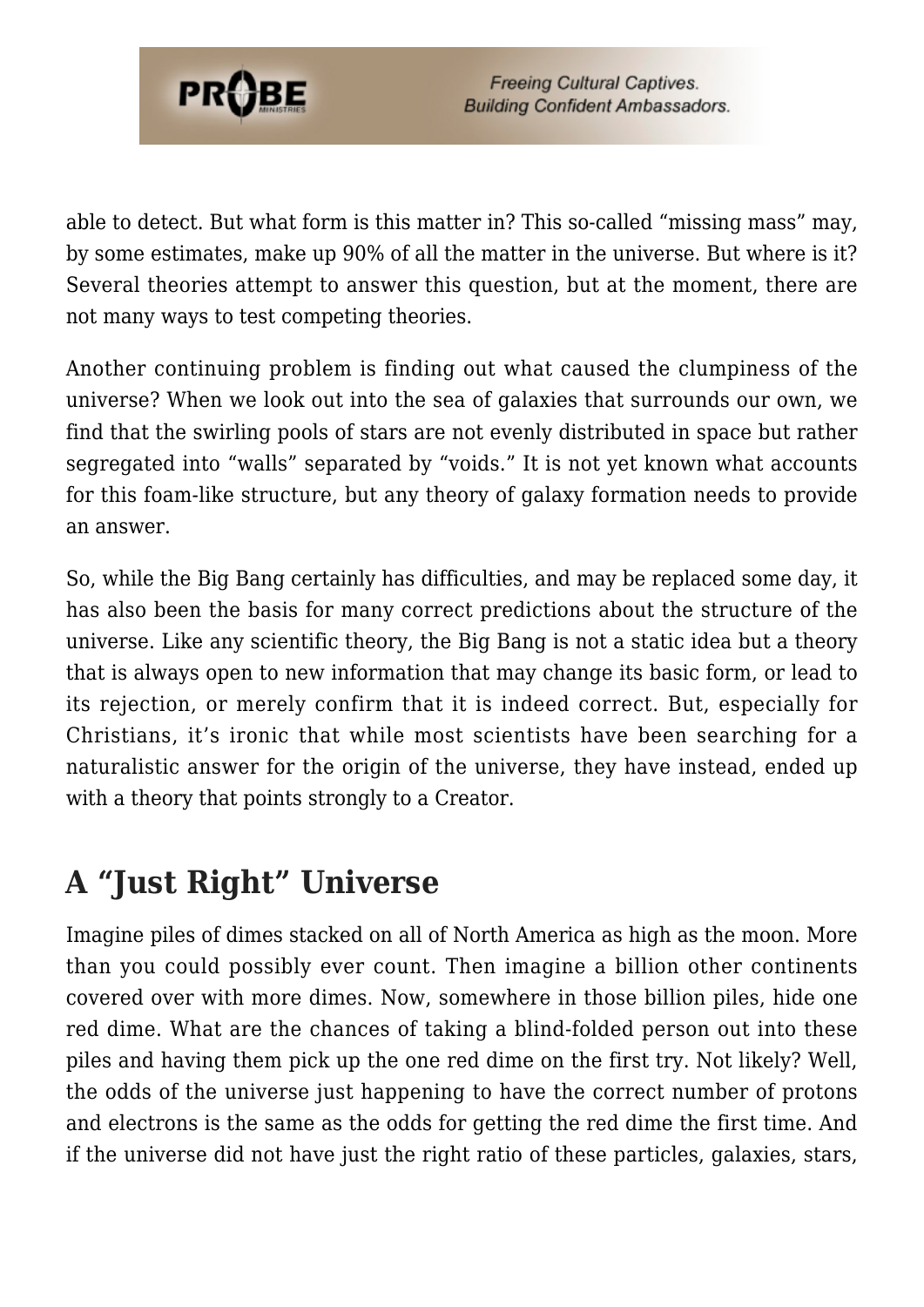

and planets could never have formed, let alone people and all the rest of nature[.{8}](#page-9-0)

In the last fifteen years, scientists who study the make up of our solar system, and the stars in our galaxy, have come to the conclusion that unless conditions had been perfectly fine-tuned for us, life could never have arisen on planet Earth even by evolution. Every time we learn something about the form of the universe, we find new reasons to glorify God, and to thank Him for His creation.

Arno Penzias, who with Robert Wilson was awarded the Nobel Prize for detecting the cosmic background radiation in 1965, much later remarked that: "Astronomy leads us to a unique event, a universe which was created out of nothing, one with the very delicate balance needed to provide exactly the conditions required to permit life, and one which has an underlying (one might say supernatural') plan.["{9}](#page-9-1)

Robert Griffiths summarized it nicely when he said: "If we need an atheist for a debate, I go to the philosophy department. The physics department isn't much use."[{10}](#page-9-2) Obviously those physicists know too much.

When Paul talks about what all people know about God, he points to the natural world as the foremost witness (Rom. 1:20). And, in these last years of the twentieth century, as we discover more and more about the conditions necessary for life, we find everywhere signs that we could not possibly be here by chance. Every detail of the basic structure of nature, even such things as how far away the moon is from the earth, must be fine-tuned to an unprecedented degree for us to live here on earth.

In the design of the universe, in the construction of our solar system, and in the very systems of our own earth, there is immense evidence of planning. The Big Bang theory provides strong evidence of fine tuning so clear that even a dogmatic atheist such as Sir Fred Hoyle was moved to affirm that "a superintellect has monkeyed with physics, as well as with chemistry and biology" $\{11\}$  to create a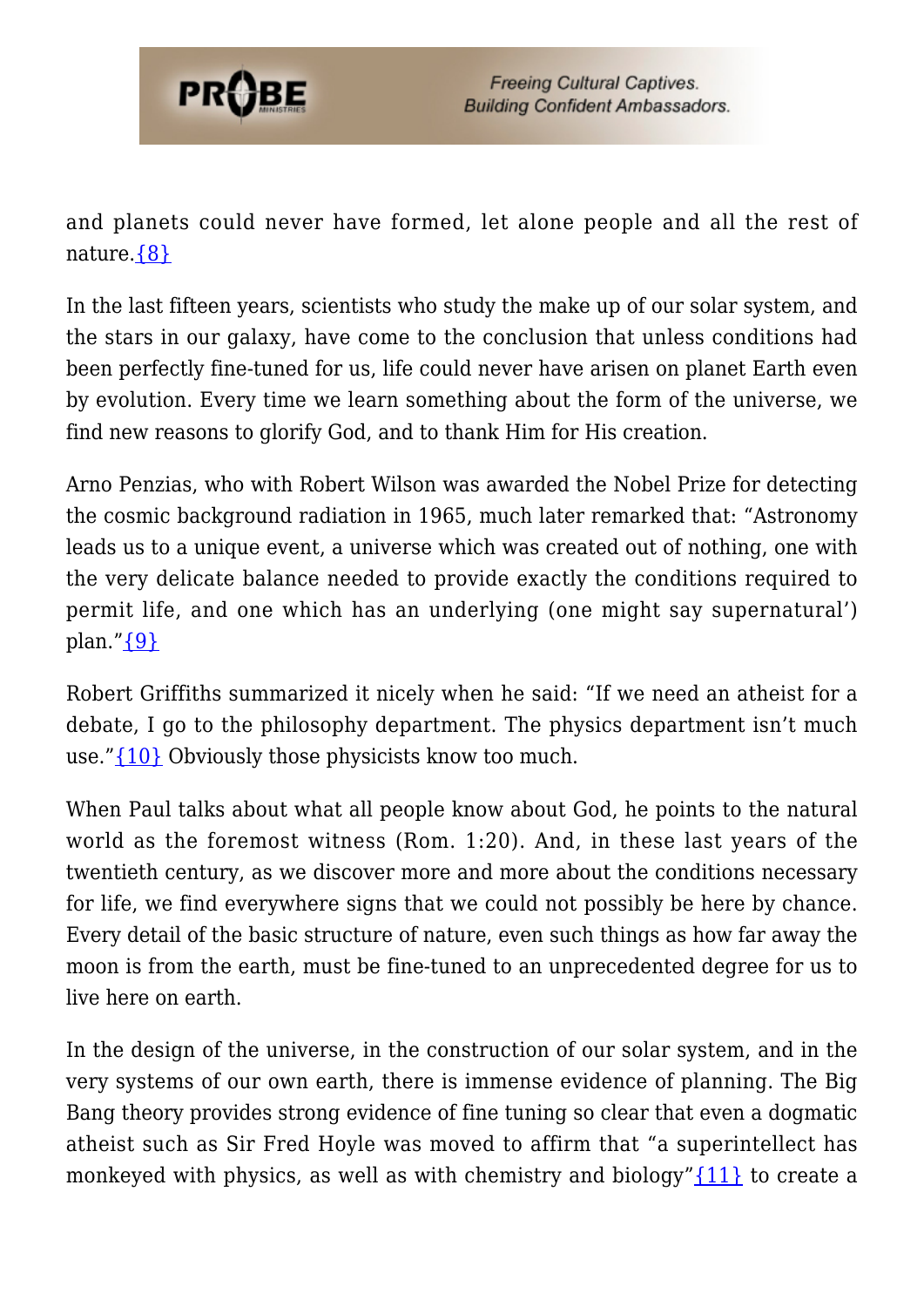

world for humans to live in.

Will we give glory to God for His great creation, or will we continue to proclaim that we are merely the chance creations of a random process of undirected evolution? The choice is ours.

#### **What Can Christians Learn?**

"The scientist's pursuit of the past ends in the moment of creation. This is an exceedingly strange development, unexpected by all but the theologians. They have always accepted the word of the Bible: In the beginning God created heaven and earth." $\{12\}$  This has been a difficult lesson for scientists, and many have yet to learn it. But what lessons can Christians learn from the search for Big Bang?

One of the primary lessons is that we need to know what it is a theorist is trying to prove. Often, as one reads the literature, one sees some rather clear statements about why certain possibilities are chosen. As is often the case, Sir Fred Hoyle is a good example: "This possibility [of a steady state universe] seemed attractive, especially when taken in conjunction with the aesthetic objections to the creation of the universe in the remote past." $\{13\}$  Hoyle is very clearly saying that, because he disliked the idea that the universe might have been "created" sometime in the past, perhaps by God, he would seek to develop another theory that avoids that possibility.

A second lesson is that we must be careful of the role we give to science. A scientist very astutely observed that "We live…in an age obsessed with scientific sanctification and technological authority.' If creationism is judged scientific, America will respect it." ${14}$  His point is that Christians, like everyone else, have fallen prey to the idea that if an idea is judged "scientific" it must be right. The phrase "scientific creationism" is an excellent example of this tendency. But is science really the final judge of truth? For the Christian, and anyone else who believes that not all of what makes humans both beautiful and unique is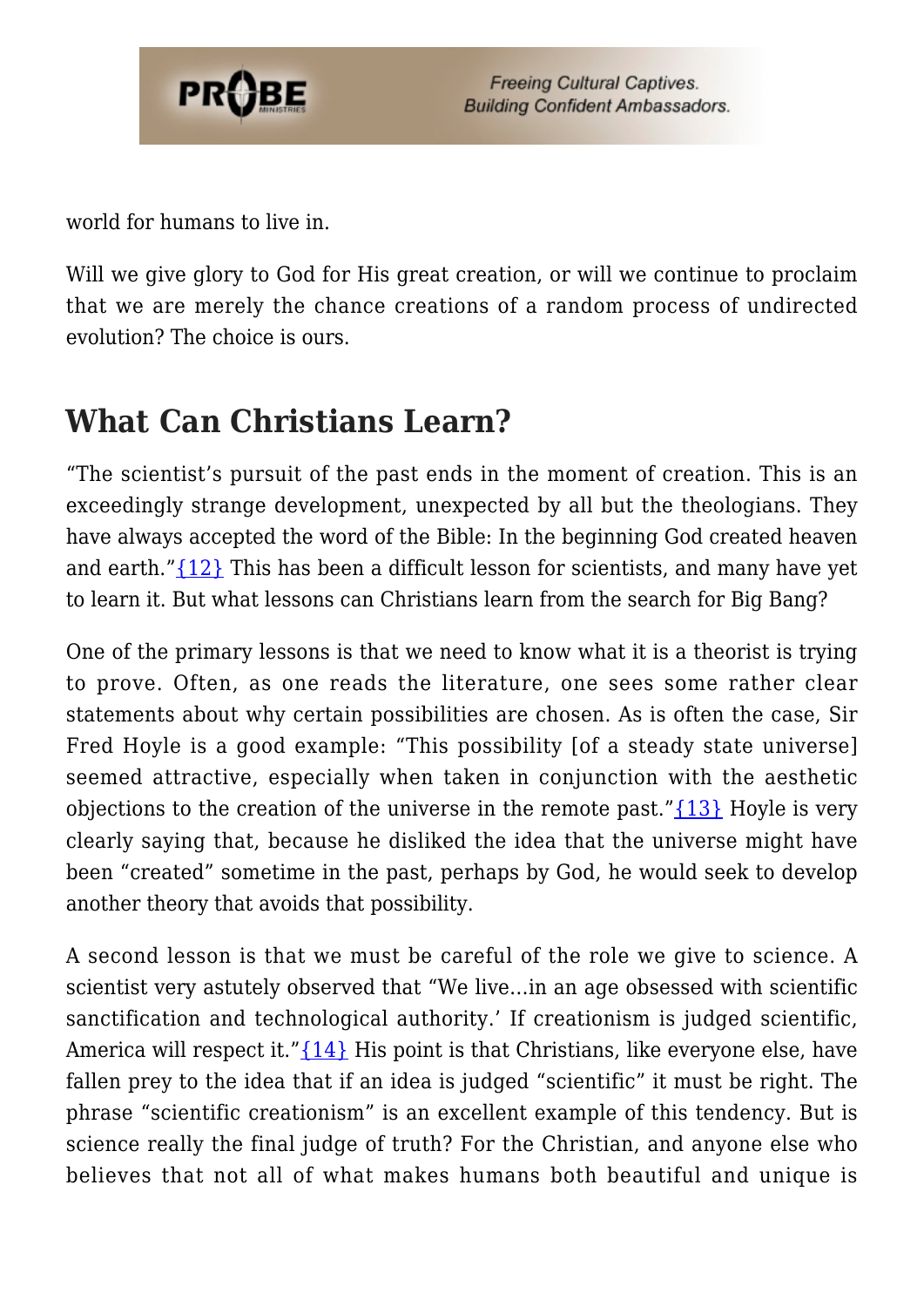

**Freeing Cultural Captives. Building Confident Ambassadors.** 

measurable, the answer must be "No." Science is a good companion, but not a good guide. Whenever Christians have wedded themselves to a scientific theory they have suffered through painful divorces when that theory has proved to be an unfaithful guide to the world. The church's acceptance of an Aristotelian unmoved earth is but one example of the church not recognizing that science can and will change. The Big Bang may be today's best theory, but, as one of the best scientific authors on the Big Bang has written: "[O]ne ought to take the extrapolations back to the beginning of time with a healthy dose of skepticism. The Big Bang cosmology may yet be superseded." $\{15\}$ 

Whether we are young earth creationists or materialistic evolutionists, this warning is equally true. The Big Bang is the best answer we have at this moment. It may change next year, and by next century it will almost surely have changed, perhaps dramatically. If science fully supports our view of Scripture now, will we be willing to change it when science changes? The Bible is beautifully clear that "The heavens are telling of the glory of God; And their expanse is declaring the work of His hands" (Psalm 19:1), but we must admit that we are not always clear exactly what the details of the message are. It is God's glory that we must be clear about.

© 1995 Probe Ministries

#### **Notes**

- <span id="page-8-0"></span>1. *Scientific American*, July 1992, 34.
- <span id="page-8-1"></span>2. *Nature*, 356:731 (30 April 1992), unsigned opinion.
- <span id="page-8-2"></span>3. *Los Angeles Times*, 12 January 1933. Quoted in Timothy Ferris, *Coming of Age in the Milky Way* (New York: William Morrow, 1988), 211.

<span id="page-8-3"></span>4. Hugh Ross, *The Creator and the Cosmos*, second expanded edition (Colorado Springs, Col.: NavPress, 1995), 19.

<span id="page-8-4"></span>5. *Nature*, John Maddox, 340:425 (10 August 1989).

<span id="page-8-6"></span><span id="page-8-5"></span>6. Ibid.